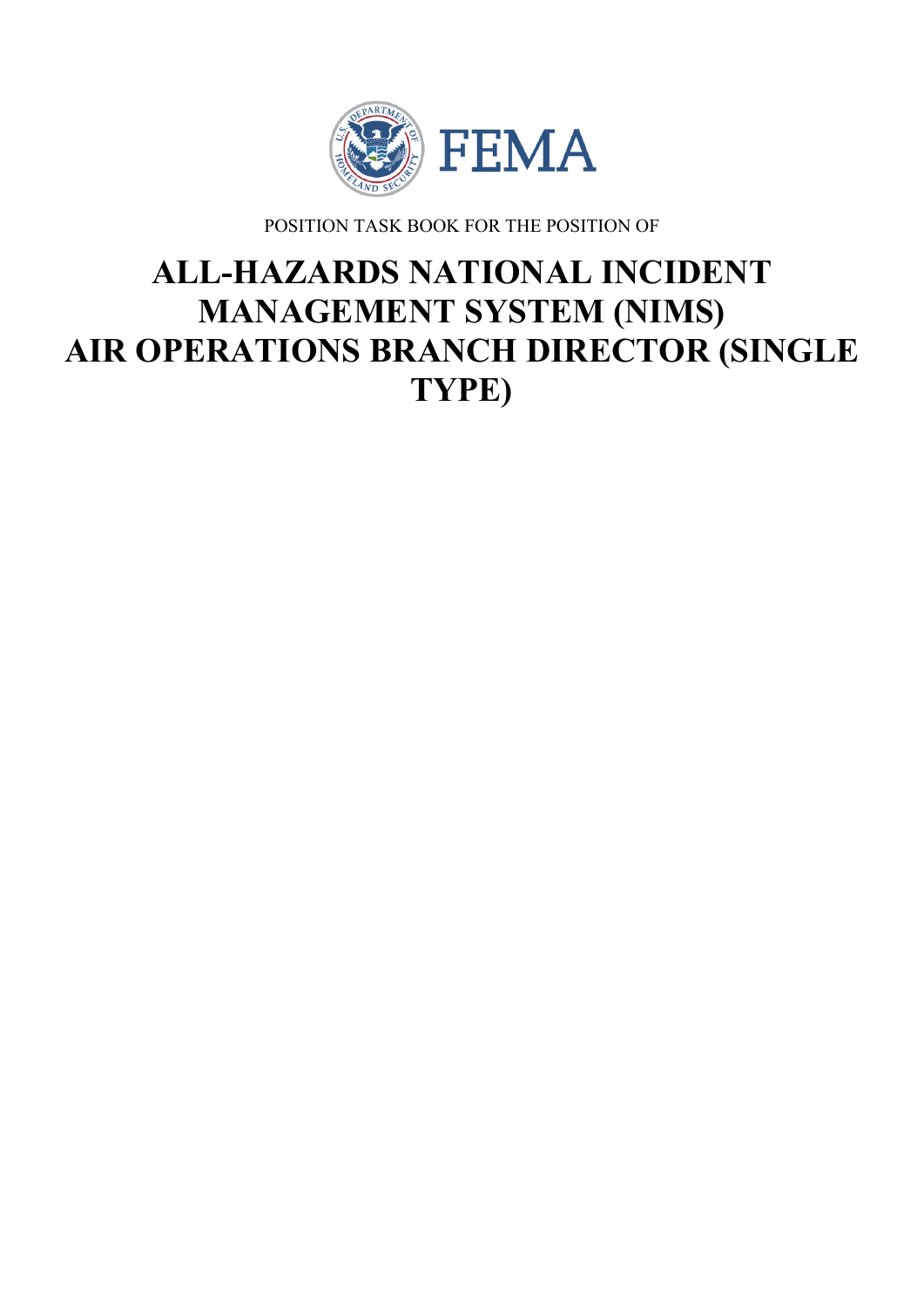# **AIR OPERATIONS BRANCH DIRECTOR (SINGLE TYPE)**

# *1. Competency:* **Assume position responsibilities**

*Description:* Successfully assume the role of Air Operations Branch Director and initiate position activities at the appropriate time according to the following behaviors.

#### *1a. Behavior:* **Ensure readiness for assignment**

| <b>TASK</b>                                                                                                                                                                                                                                                                                                                                                                                                                                                                                                                                                                                                                | <b>CODE</b> | <b>EVALUATION</b><br><b>RECORD#</b> | <b>EVALUATOR</b><br><b>INITIALS AND</b><br><b>DATE</b> |
|----------------------------------------------------------------------------------------------------------------------------------------------------------------------------------------------------------------------------------------------------------------------------------------------------------------------------------------------------------------------------------------------------------------------------------------------------------------------------------------------------------------------------------------------------------------------------------------------------------------------------|-------------|-------------------------------------|--------------------------------------------------------|
| 1. Arrive properly equipped at designated time and location and<br>check in according to agency/organization guidelines:<br>• Arrive with go-kit and any additional equipment<br>• Carry out check-in procedures and ensure assigned<br>personnel do the same                                                                                                                                                                                                                                                                                                                                                              | E, F, I     |                                     |                                                        |
| 2. Obtain complete incident and logistical information:<br>• Incident name, number, anticipated duration, size, type,<br>responsibilities and expectations<br>• Reporting time and location<br>• Transportation arrangements and travel routes<br>• Contact procedures during travel (telephone/radio)<br>• Expected working conditions<br>• Personal Protective Equipment (PPE)<br>• Security measures<br>• Updated contact information and information links                                                                                                                                                             | E, F, I     |                                     |                                                        |
| 3. Obtain, assemble and prepare information and materials for<br>go-kit. The kit should contain critical items for the<br>assignment and be easily transportable:<br>• Supplies:<br>$\circ$ Office supplies appropriate to the function<br>O Authority Having Jurisdiction (AHJ) identification<br>badge and qualification card<br>• Reference materials:<br>○ Functional guidelines relative to incident type (agency<br>guidance or other functional guidelines)<br>○ AHJ operations guides or other operational guides<br>o Position manuals<br>$\bullet$ Forms:<br>○ Agency-specific forms appropriate to the function | E, F, I     |                                     |                                                        |

#### *1b. Behavior:* **Obtain information relevant to position assignment**

| TASK.                                                                                                      | <b>CODE</b> | <b>EVALUATION</b><br><b>RECORD#</b> | <b>EVALUATOR</b><br><b>INITIALS AND</b><br><b>DATE</b> |
|------------------------------------------------------------------------------------------------------------|-------------|-------------------------------------|--------------------------------------------------------|
| 4. Acquire current situational awareness of aviation resources.                                            | E, F, I     |                                     |                                                        |
| 5. Demonstrate functional knowledge of general aviation or<br>military aviation planning and operations.   | E, F, I, J  |                                     |                                                        |
| 6. Locate and print maps of each airfield showing the runway<br>orientation, headings, taxiways and ramps. | E, F, I, J  |                                     |                                                        |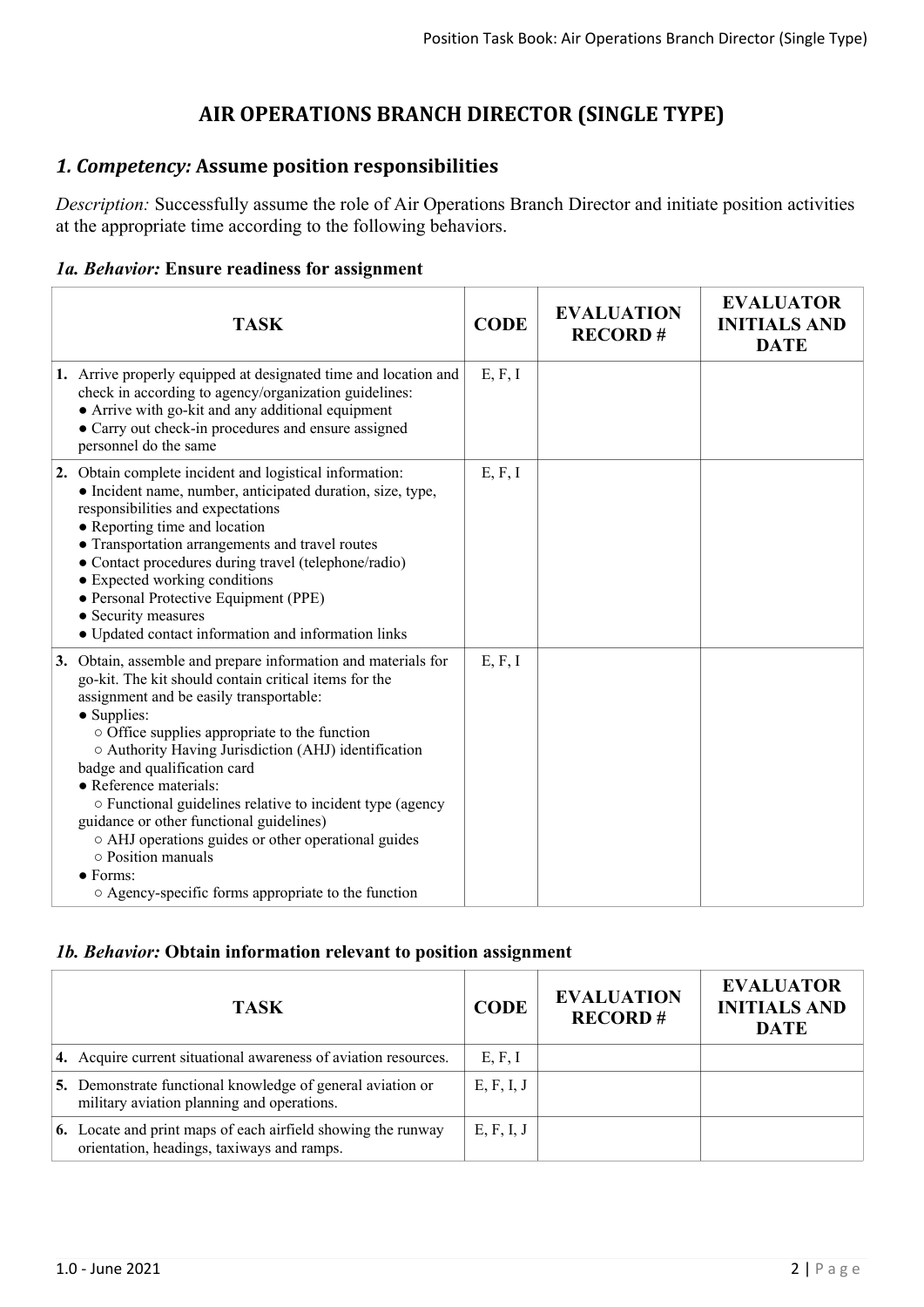| 7. Obtain and review necessary documentation:<br>• Copy of Delegation of Authority, Letter of Expectation,<br>Letter of Agreement or Memorandum of Understanding<br>(MOU)<br>• Applicable plans and reports<br>• Directories: phone, notification<br>• Written incident status summary<br>• Authorizations: cell phones, rental vehicles, computers                                                                                                                                                                                                                                           | E, F, I    |  |
|-----------------------------------------------------------------------------------------------------------------------------------------------------------------------------------------------------------------------------------------------------------------------------------------------------------------------------------------------------------------------------------------------------------------------------------------------------------------------------------------------------------------------------------------------------------------------------------------------|------------|--|
| 8. Obtain charts showing all airspace in or near the operational<br>areas.                                                                                                                                                                                                                                                                                                                                                                                                                                                                                                                    | E, F, I, J |  |
| 9. Receive briefing from the Operations Section Chief or the<br>outgoing Air Operations Branch Director:<br>• Meetings and briefings schedule<br>• Situational assessment<br>• Incident objectives<br>• Strategy<br>• Hazards to incident personnel and public<br>• Agencies/jurisdictions involved<br>• Organizational structure<br>• Resources summary<br>• Logistical needs<br>• Ordering procedures<br>• Incident priorities and status: life safety, incident<br>stabilization, property and environment<br>• Timing and scheduling<br>• Expected products<br>• Current aviation tactics | E, F, I    |  |

## *1c. Behavior:* **Establish or determine organizational structure, resource and staffing needs**

| TASK                                                                                                                                                                                                                                                                                                                                                                 | <b>CODE</b> | <b>EVALUATION</b><br><b>RECORD#</b> | <b>EVALUATOR</b><br><b>INITIALS AND</b><br><b>DATE</b> |
|----------------------------------------------------------------------------------------------------------------------------------------------------------------------------------------------------------------------------------------------------------------------------------------------------------------------------------------------------------------------|-------------|-------------------------------------|--------------------------------------------------------|
| 10. Ensure all aviation personnel and aircraft are certified for<br>mission requirements based on Federal Aviation<br>Administration (FAA) and AHJ requirements or contract<br>specifications.                                                                                                                                                                       | E, F, I     |                                     |                                                        |
| 11. Evaluate staffing needs required to manage the branch:<br>• Ensure consistency with National Incident Management<br>System (NIMS) organizational structure<br>• Identify training opportunities<br>• Ensure use of established procedures for ordering<br>resources<br>• Request appropriate technical specialists to assist with<br>special incident conditions | E, F, I     |                                     |                                                        |
| 12. Utilize branch personnel:<br>• Establish appropriate organization and assign roles and<br>responsibilities, while maintaining span of control                                                                                                                                                                                                                    | E, F, I     |                                     |                                                        |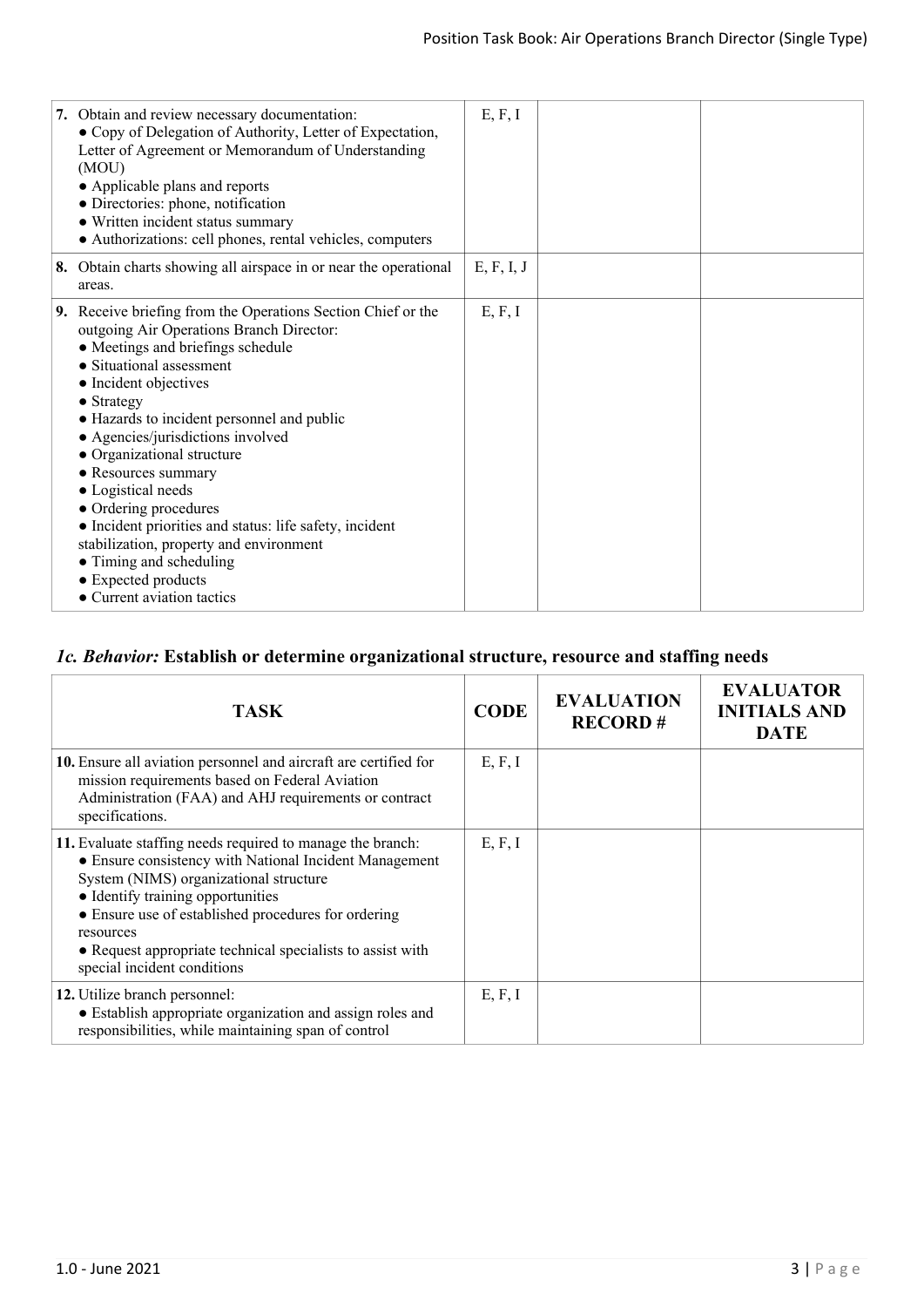# *2. Competency:* **Communicate effectively**

*Description:* Use suitable communication techniques to share relevant information with appropriate personnel on a timely basis to accomplish objectives in a potentially rapidly changing environment.

|  |  |  |  |  | 2a. Behavior: Ensure the exchange of relevant information during briefings |  |  |
|--|--|--|--|--|----------------------------------------------------------------------------|--|--|
|--|--|--|--|--|----------------------------------------------------------------------------|--|--|

| <b>TASK</b>                                                                                                                                                                                                 | <b>CODE</b> | <b>EVALUATION</b><br><b>RECORD#</b> | <b>EVALUATOR</b><br><b>INITIALS AND</b><br><b>DATE</b> |
|-------------------------------------------------------------------------------------------------------------------------------------------------------------------------------------------------------------|-------------|-------------------------------------|--------------------------------------------------------|
| 13. Lead staff briefings and debriefings.                                                                                                                                                                   | E, F, I     |                                     |                                                        |
| 14. Prepare for and participate in briefings:<br>• Ensure briefings are accurate, timely and include<br>appropriate personnel<br>• Brief external support organizations<br>• Share and evaluate information | E, F, I     |                                     |                                                        |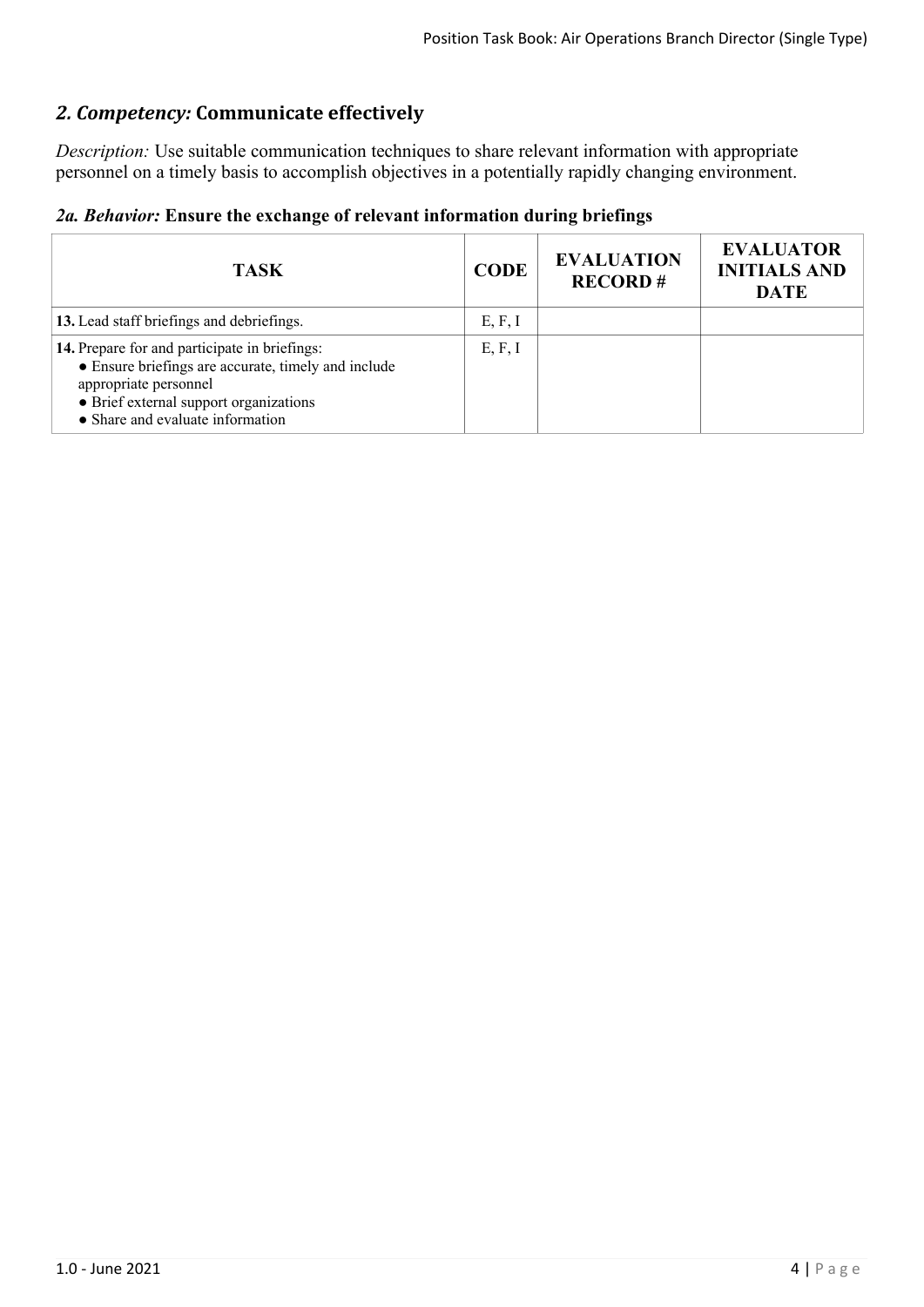## *3. Competency:* **Lead assigned personnel**

*Description:* Influence, lead and direct assigned personnel to accomplish objectives and desired outcomes in a potentially rapidly changing environment.

#### *3a. Behavior:* **Model leadership values and principles**

| <b>TASK</b>                                                                                                                                                                                                                                                                                           | <b>CODE</b>         | <b>EVALUATION</b><br><b>RECORD#</b> | <b>EVALUATOR</b><br><b>INITIALS AND</b><br><b>DATE</b> |
|-------------------------------------------------------------------------------------------------------------------------------------------------------------------------------------------------------------------------------------------------------------------------------------------------------|---------------------|-------------------------------------|--------------------------------------------------------|
| 15. Create a positive work environment:<br>• Communicate leader's intent and guidance<br>• Manage branch and its activities effectively<br>• Proactively assume responsibility for the branch and<br>initiate action                                                                                  | E, F, I             |                                     |                                                        |
| 16. Establish and maintain positive interpersonal and<br>interagency working relationships:<br>· Understand scope, roles, responsibilities, jurisdiction and<br>authority of responding agencies                                                                                                      | E, F, I             |                                     |                                                        |
| 17. Exhibit principles of duty, respect and integrity as a leader.                                                                                                                                                                                                                                    | C, E, F, I,<br>J, T |                                     |                                                        |
| 18. Understand and comply with NIMS/Incident Command<br>System (ICS) concepts and principles:<br>• Establish and modify an effective organization based on<br>changing incident and resource conditions<br>• Maintain appropriate span of control<br>• Act as a representative of incident leadership | E, F, I             |                                     |                                                        |

#### *3b. Behavior:* **Communicate incident priorities and supervise personnel**

| <b>TASK</b>                                                                                                                                                                                                                                                                                                                                                                                          | <b>CODE</b> | <b>EVALUATION</b><br><b>RECORD#</b> | <b>EVALUATOR</b><br><b>INITIALS AND</b><br><b>DATE</b> |
|------------------------------------------------------------------------------------------------------------------------------------------------------------------------------------------------------------------------------------------------------------------------------------------------------------------------------------------------------------------------------------------------------|-------------|-------------------------------------|--------------------------------------------------------|
| 19. Communicate with assigned personnel:<br>• Communicate priorities, objectives, strategies and any<br>changes<br>• Inform personnel of their assigned tasks and expectations<br>• Clearly explain conflict resolution procedures and ensure<br>that personnel understand<br>• Ensure that assigned objectives and expectations for the<br>operational period are reasonable and accurate           | E, F, I     |                                     |                                                        |
| 20. Ensure debriefings occur and participate as necessary:<br>• Ensure incident situation status information is current and<br>complete                                                                                                                                                                                                                                                              | E, F, I     |                                     |                                                        |
| 21. Ensure that staff follows all applicable agency/jurisdiction<br>policies, contracts, standard operating procedures and<br>agreements:<br>• Federal, state, local, tribal, territorial and regional<br>relationships, as appropriate<br>• Roles and responsibilities of potential responder agencies<br>• Scope, jurisdiction and authority of potential responder<br>agencies' contingency plans | E, F, I     |                                     |                                                        |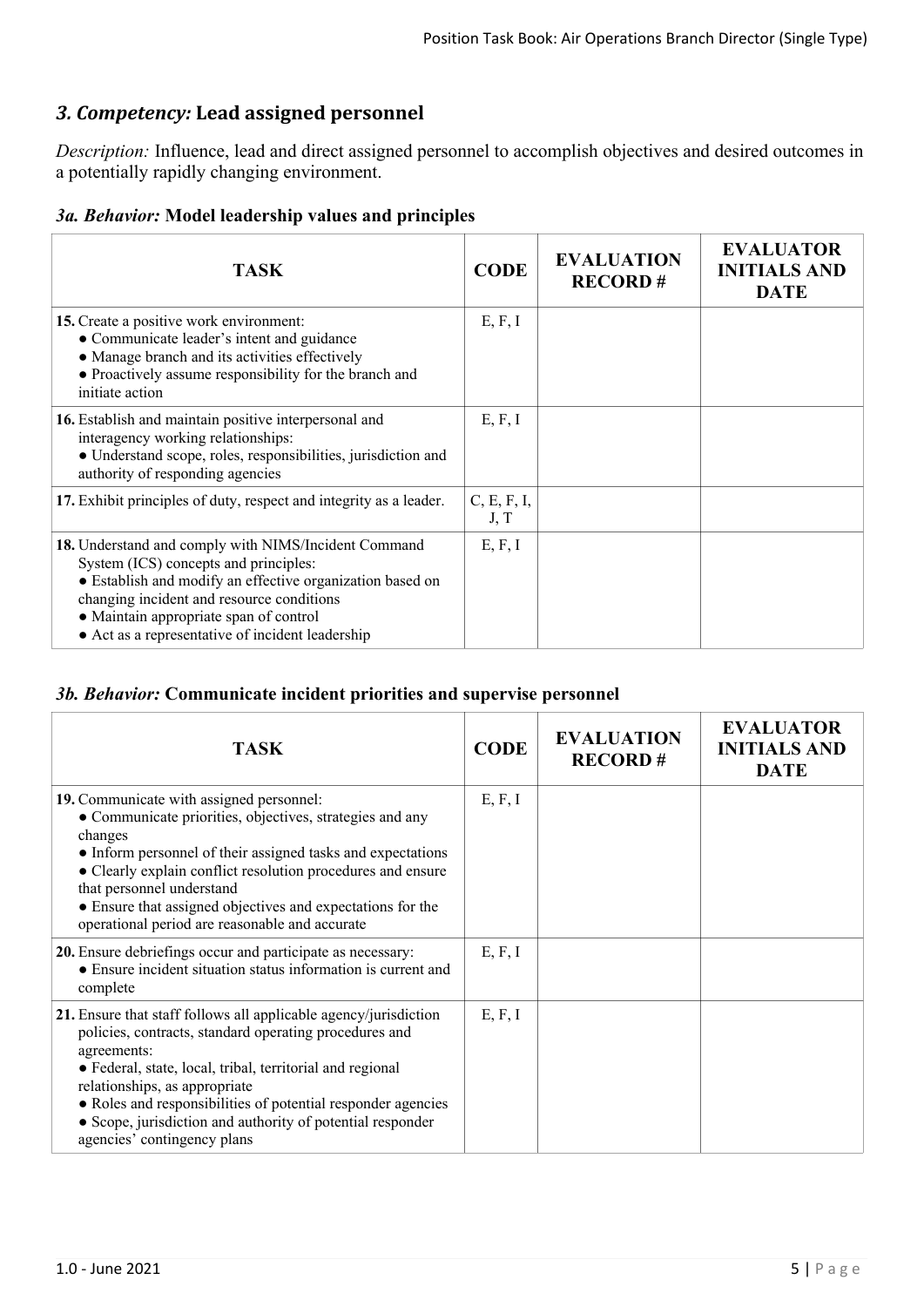| 22. Supervise and hold personnel accountable for executing<br>assigned tasks:<br>• Identify and promptly resolve disagreements, issues and | E, F, I |  |
|--------------------------------------------------------------------------------------------------------------------------------------------|---------|--|
| misunderstandings<br>• Prioritize work while considering immediate support for<br>incident operations                                      |         |  |

#### *3c. Behavior:* **Ensure the health, safety, welfare and accountability of assigned personnel**

| <b>TASK</b>                                                                                                                                                                                                                                                                                                                                                                                                                                                                                                                                                                                                                                                                                                                                              | <b>CODE</b> | <b>EVALUATION</b><br><b>RECORD#</b> | <b>EVALUATOR</b><br><b>INITIALS AND</b><br><b>DATE</b> |
|----------------------------------------------------------------------------------------------------------------------------------------------------------------------------------------------------------------------------------------------------------------------------------------------------------------------------------------------------------------------------------------------------------------------------------------------------------------------------------------------------------------------------------------------------------------------------------------------------------------------------------------------------------------------------------------------------------------------------------------------------------|-------------|-------------------------------------|--------------------------------------------------------|
| 23. Demonstrate knowledge of, and comply with, relevant health<br>and safety requirements:<br>• Direct and oversee branch operations to ensure compliance<br>with health and safety considerations and guidelines<br>• Coordinate with the Safety Officer to ensure that assigned<br>personnel follow safety guidelines                                                                                                                                                                                                                                                                                                                                                                                                                                  | E, F, I     |                                     |                                                        |
| 24. Evaluate mental and physical fatigue of assigned personnel:<br>• Ensure adequate rest is provided to section personnel                                                                                                                                                                                                                                                                                                                                                                                                                                                                                                                                                                                                                               | E, F, I     |                                     |                                                        |
| 25. Recognize potentially hazardous situations, inform assigned<br>personnel of hazards and take precautions to mitigate risk:<br>• Adjust operations in response to hazards, weather and<br>other relevant events                                                                                                                                                                                                                                                                                                                                                                                                                                                                                                                                       | E, F, I     |                                     |                                                        |
| 26. Report or explain the procedures for reporting unexpected<br>occurrences, such as fire, death, injury, illness, exposure to<br>pathogens or hazardous materials (HAZMAT), accident,<br>political contact or property loss or damage:<br>• Ensure report contains nature of event, location,<br>magnitude, personnel involved and initial action taken (such<br>as helicopter picking up injured or an appropriate subsequent<br>action)<br>• Ensure the protection of Personally Identifiable<br>Information (PII) while reporting<br>• Obtain information from the following sources regarding<br>special hazards, threats or unexpected occurrences:<br>subordinates, personal observation, other incident personnel<br>and off-incident personnel | E, F, I     |                                     |                                                        |

## *3d. Behavior:* **Identify opportunities and meet requirements to provide equal access and reasonable accommodation in all activities**

| <b>TASK</b>                                                                                                                           | <b>CODE</b> | <b>EVALUATION</b><br><b>RECORD#</b> | <b>EVALUATOR</b><br><b>INITIALS AND</b><br><b>DATE</b> |
|---------------------------------------------------------------------------------------------------------------------------------------|-------------|-------------------------------------|--------------------------------------------------------|
| 27. Demonstrate the ability to assess and monitor for physical<br>access, programmatic access and effective communications<br>access. | E, F, I, J  |                                     |                                                        |
| 28. Demonstrate the ability to identify opportunities for<br>universal accessibility.                                                 | E, F, I, J  |                                     |                                                        |
| 29. Provide equal access, disability accommodations and access<br>and functional needs (AFN) accommodations.                          | E, F, I, J  |                                     |                                                        |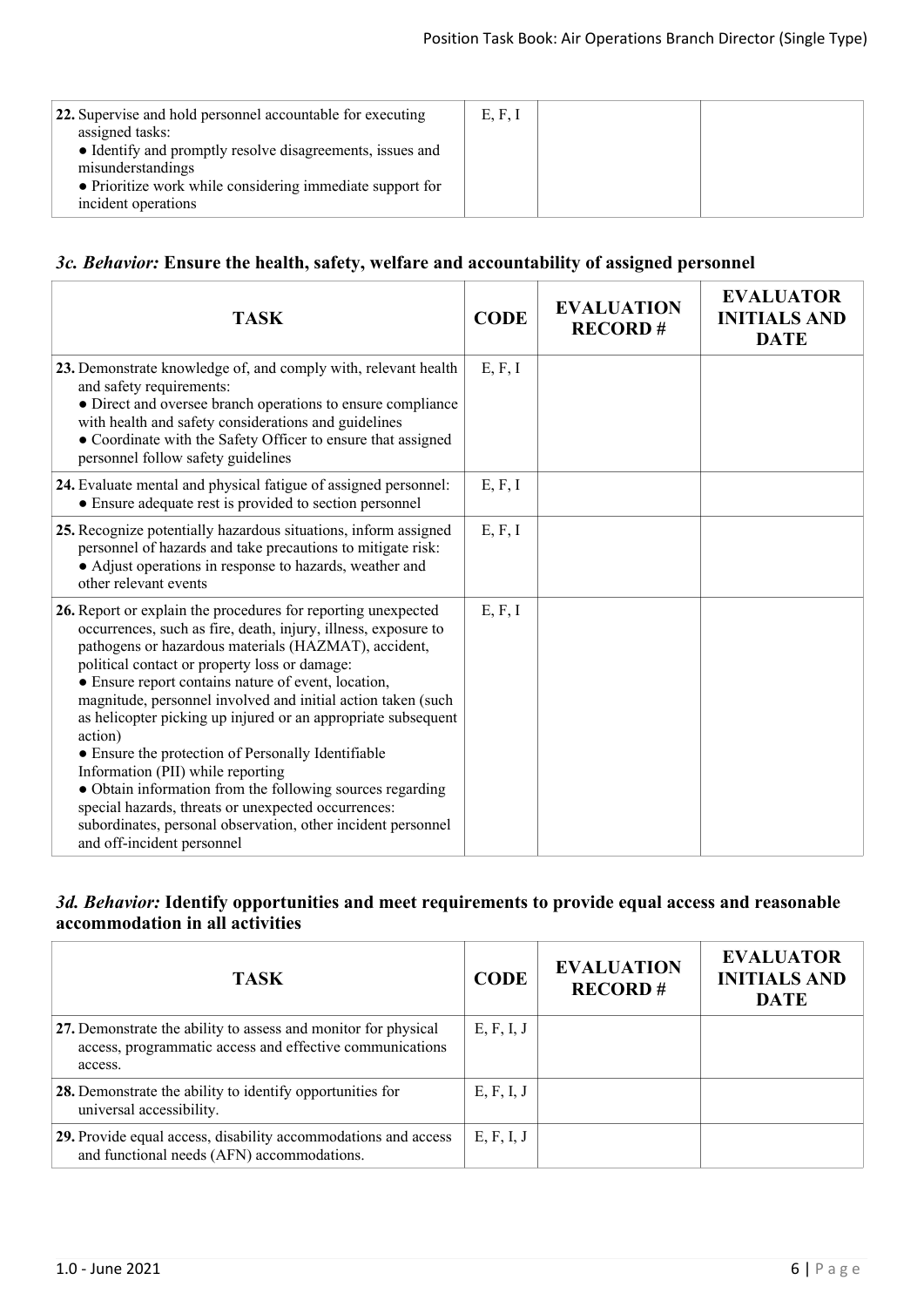## *4. Competency:* **Conduct operations and ensure completion of assigned tasks**

*Description:* Identify, analyze and apply relevant situational information and evaluate actions to complete assignments safely and meet identified objectives. Complete actions within established time frame.

|  | 4a. Behavior: Set the branch priorities |  |  |  |  |
|--|-----------------------------------------|--|--|--|--|
|--|-----------------------------------------|--|--|--|--|

| <b>TASK</b>                                                                                                                                                                                                                                            | <b>CODE</b> | <b>EVALUATION</b><br><b>RECORD#</b> | <b>EVALUATOR</b><br><b>INITIALS AND</b><br><b>DATE</b> |
|--------------------------------------------------------------------------------------------------------------------------------------------------------------------------------------------------------------------------------------------------------|-------------|-------------------------------------|--------------------------------------------------------|
| 30. Analyze work assignments and staffing levels to ensure<br>achievement of branch objectives.                                                                                                                                                        | E, F, I     |                                     |                                                        |
| 31. Attend and participate in strategy meetings as necessary:<br>• Assess organizational needs<br>• Identify additional resource needs<br>• Identify critical factors to ensure branch success<br>• Prioritize incident, section and branch objectives | E, F, I     |                                     |                                                        |
| 32. Disseminate priorities and expected completion timelines to<br>staff.                                                                                                                                                                              | E, F, I     |                                     |                                                        |
| 33. Hold staff accountable for communicated priorities and<br>deadlines.                                                                                                                                                                               | E, F, I     |                                     |                                                        |

#### *4b. Behavior:* **Develop and implement plans**

| <b>TASK</b>                                                                                                                                                                                                                                                         | <b>CODE</b> | <b>EVALUATION</b><br><b>RECORD#</b> | <b>EVALUATOR</b><br><b>INITIALS AND</b><br><b>DATE</b> |
|---------------------------------------------------------------------------------------------------------------------------------------------------------------------------------------------------------------------------------------------------------------------|-------------|-------------------------------------|--------------------------------------------------------|
| 34. Approve completed plans:<br>• Ensure plans are complete, accurate, realistically attainable<br>and relevant to the incident objectives                                                                                                                          | E, F, I     |                                     |                                                        |
| 35. Coordinate daily communications plans with all incident<br>aircraft flying that day to ensure crews can talk with the Air<br>Tactical Group Supervisor, ground resources and other<br>incident aircraft operating in the airspace.                              | E, F, I, J  |                                     |                                                        |
| 36. Establish a plan for meeting immediate area response needs<br>based on Incident Command requests and operational<br>support requirements.                                                                                                                       | E, F, I     |                                     |                                                        |
| 37. Establish procedures for updating Operations leaders on the<br>progress of air operations related to the Incident Action Plan<br>(IAP).                                                                                                                         | E, F, I, J  |                                     |                                                        |
| 38. Participate in the planning process:<br>• Prepare for and participate in planning meetings<br>• Assist in the development of plans, as necessary:<br>○ Long-range<br>o Strategic<br>○ Contingency<br>o Demobilization<br>○ Continuity of Operations Plan (COOP) | E, F, I     |                                     |                                                        |
| 39. Provide input for coordination of assignments:<br>• Operations planning worksheet<br>• Air operations summary<br>• Air operations plan<br>• Special instructions                                                                                                | E, F, I     |                                     |                                                        |
| 40. Provide subject matter expert input to planning process.                                                                                                                                                                                                        | E, F, I, J  |                                     |                                                        |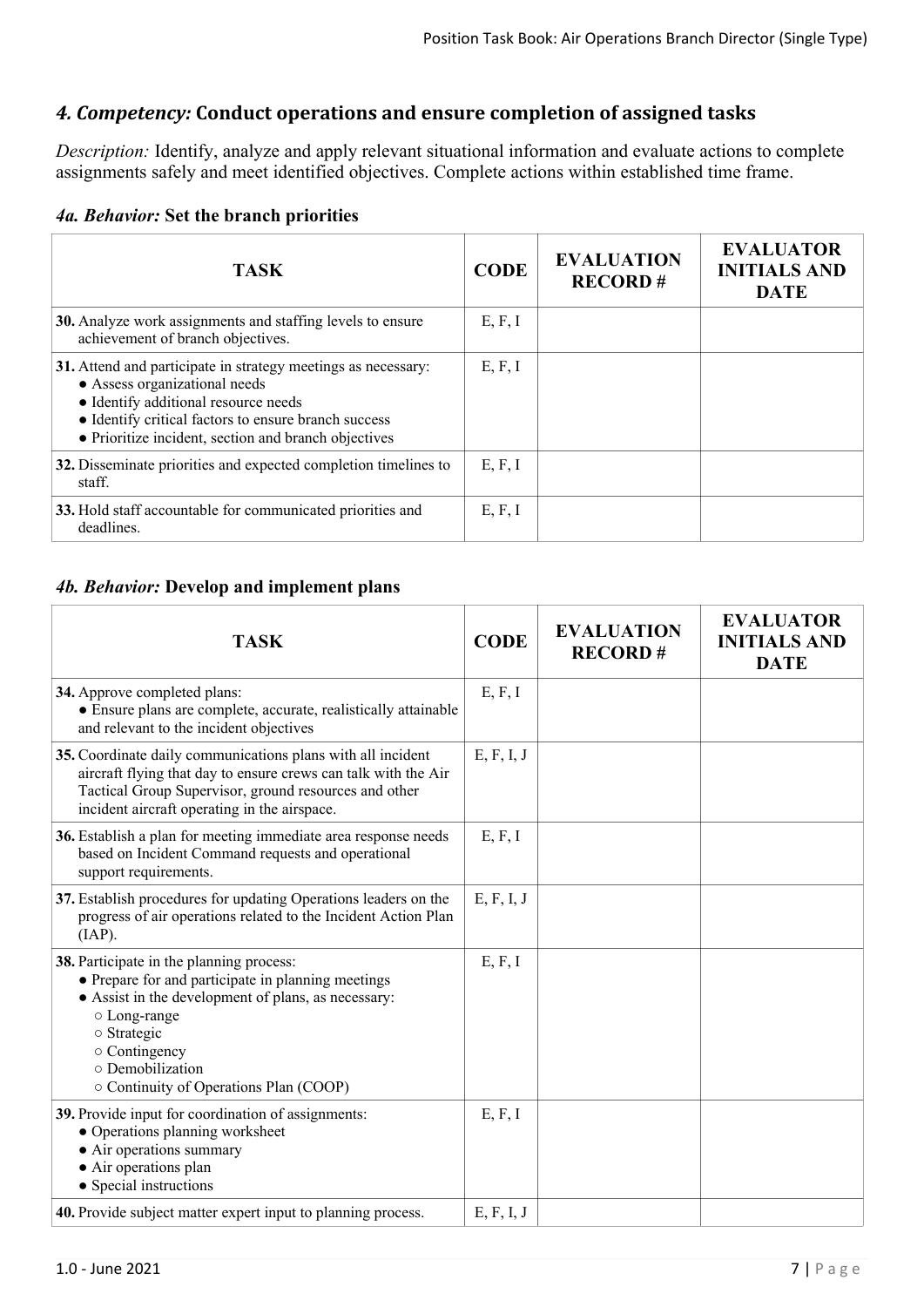# *4c. Behavior:* **Coordinate with all appropriate personnel and stakeholders**

| <b>TASK</b>                                                                                                                                                                                                                                                                                                                                                                                                                                                                                                                                                                                                                                                                                                                                                    | <b>CODE</b> | <b>EVALUATION</b><br><b>RECORD#</b> | <b>EVALUATOR</b><br><b>INITIALS AND</b><br><b>DATE</b> |
|----------------------------------------------------------------------------------------------------------------------------------------------------------------------------------------------------------------------------------------------------------------------------------------------------------------------------------------------------------------------------------------------------------------------------------------------------------------------------------------------------------------------------------------------------------------------------------------------------------------------------------------------------------------------------------------------------------------------------------------------------------------|-------------|-------------------------------------|--------------------------------------------------------|
| 42. Coordinate with all federal, state, local, tribal and territorial<br>aviation assets operating on the incident:<br>• State or AHJ Aviation Officer<br>• Air National Guard<br>• Army National Guard<br>• Civil Air Patrol<br>• State and local police<br>• Federal Bureau of Investigation (FBI)<br>• Fire department air division or National Interagency<br>Coordination Center (NICC), if firefighting aircraft are<br>operating in or near incident operational areas<br>• United States Air Force (USAF):<br>O Air Force Rescue Coordination Center (AFRCC)<br>o Air Force National Security Emergency Preparedness<br>(AFNSEP) Defense Support of Civil Authorities (DSCA)<br>cell<br>• National Transportation Safety Board (NTSB)<br>$\bullet$ FAA | E, F, I, J  |                                     |                                                        |
| 43. Coordinate with Finance/Administration Section, as<br>necessary, for any services provided to support fixed wing<br>aircraft and helicopters.                                                                                                                                                                                                                                                                                                                                                                                                                                                                                                                                                                                                              | E, F, I, J  |                                     |                                                        |
| 44. Coordinate with responders to report their usage or<br>observation of unmanned aerial system (UAS) activity.                                                                                                                                                                                                                                                                                                                                                                                                                                                                                                                                                                                                                                               | E, F, I, J  |                                     |                                                        |
| 45. Establish effective relationships and coordinate with incident<br>personnel:<br>• IMT personnel<br>• Other supporting personnel                                                                                                                                                                                                                                                                                                                                                                                                                                                                                                                                                                                                                            | E, F, I     |                                     |                                                        |
| 46. Establish effective relationships with stakeholders and<br>partners in the impacted jurisdiction(s).                                                                                                                                                                                                                                                                                                                                                                                                                                                                                                                                                                                                                                                       | E, F, I     |                                     |                                                        |

# *4d. Behavior:* **Apply agency policy, contracts and agreements**

| <b>TASK</b>                                                                                                                                                                                                                                              | <b>CODE</b> | <b>EVALUATION</b><br><b>RECORD#</b> | <b>EVALUATOR</b><br><b>INITIALS AND</b><br><b>DATE</b> |
|----------------------------------------------------------------------------------------------------------------------------------------------------------------------------------------------------------------------------------------------------------|-------------|-------------------------------------|--------------------------------------------------------|
| 47. Complete all work according to organization/agency<br>direction, policy and incident objectives:<br>• Ensure that personnel complete all documentation<br>requirements according to organization/agency direction,<br>policy and incident objectives | E, F, I     |                                     |                                                        |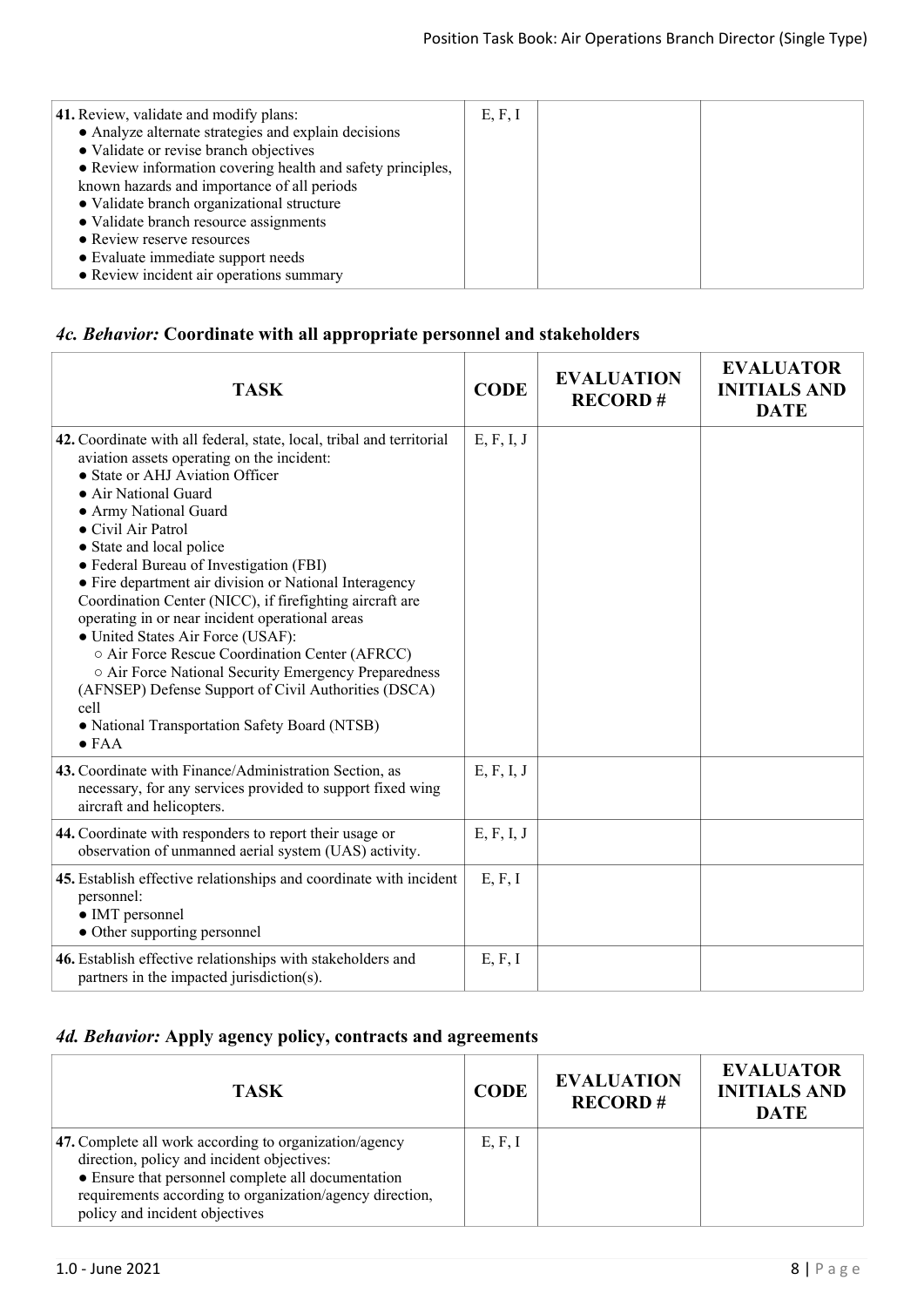| 48. Demonstrate knowledge of—and apply—relevant legal. |  |  |
|--------------------------------------------------------|--|--|
| regulatory and fiscal constraints.                     |  |  |

#### *4e. Behavior:* **Make appropriate decisions based on evaluation of gathered information, risks and incident situation and use information to produce outputs and modify approach**

| <b>TASK</b>                                                                                                                                                                                                                                      | <b>CODE</b> | <b>EVALUATION</b><br><b>RECORD#</b> | <b>EVALUATOR</b><br><b>INITIALS AND</b><br><b>DATE</b> |
|--------------------------------------------------------------------------------------------------------------------------------------------------------------------------------------------------------------------------------------------------|-------------|-------------------------------------|--------------------------------------------------------|
| 49. Coordinate deviations from planned aviation activities,<br>planned crew availability and planned support facilities, as<br>well as limiting factors for decision-making.                                                                     | E, F, I     |                                     |                                                        |
| 50. Establish procedures for responding to in-flight emergencies<br>(IFE):<br>• Assist in locating suitable nearby airfields<br>• Alert local airfield to inbound IFEs<br>• Track relayed GPS positions<br>• Contact the NTSB or FAA as required | E, F, I, J  |                                     |                                                        |
| 51. Monitor the expenditures of air operations.                                                                                                                                                                                                  | E, F, I     |                                     |                                                        |

## *4f. Behavior:* **Ensure documentation is complete**

| <b>TASK</b>                                                                                                                                                                                                                                                                    | <b>CODE</b> | <b>EVALUATION</b><br><b>RECORD#</b> | <b>EVALUATOR</b><br><b>INITIALS AND</b><br><b>DATE</b> |
|--------------------------------------------------------------------------------------------------------------------------------------------------------------------------------------------------------------------------------------------------------------------------------|-------------|-------------------------------------|--------------------------------------------------------|
| 52. Capture cost documentation for Finance/Administration<br>Section.                                                                                                                                                                                                          | E, F, I     |                                     |                                                        |
| 53. Ensure that staff accurately record flight hours on the air<br>operations summary.                                                                                                                                                                                         | E, F, I, J  |                                     |                                                        |
| 54. Maintain accurate air operations summary to document<br>location of staged aircraft in coordination with the Planning<br>Section.                                                                                                                                          | E, F, I, J  |                                     |                                                        |
| 55. Maintain and collect personal records related to incident:<br>$\bullet$ Time sheets<br>$\bullet$ Rental records<br>• Accident forms<br>• Property records<br>○ Equipment time records<br>$\bullet$ Receipts                                                                | E, F, I     |                                     |                                                        |
| 56. Maintain and submit incident records for events, personnel,<br>equipment, supplies and other data for incident management<br>needs:<br>• Property loss/damage reports<br>• Agency-required incident reports<br>$\bullet$ Activity log<br>• Changes in strategy and tactics | E, F, I     |                                     |                                                        |
| 57. Review documents for accuracy, timeliness and appropriate<br>distribution.                                                                                                                                                                                                 | E, F, I     |                                     |                                                        |

#### *4g. Behavior:* **Maintain full situational awareness of all aviation operations**

| <b>DATE</b> |
|-------------|
|-------------|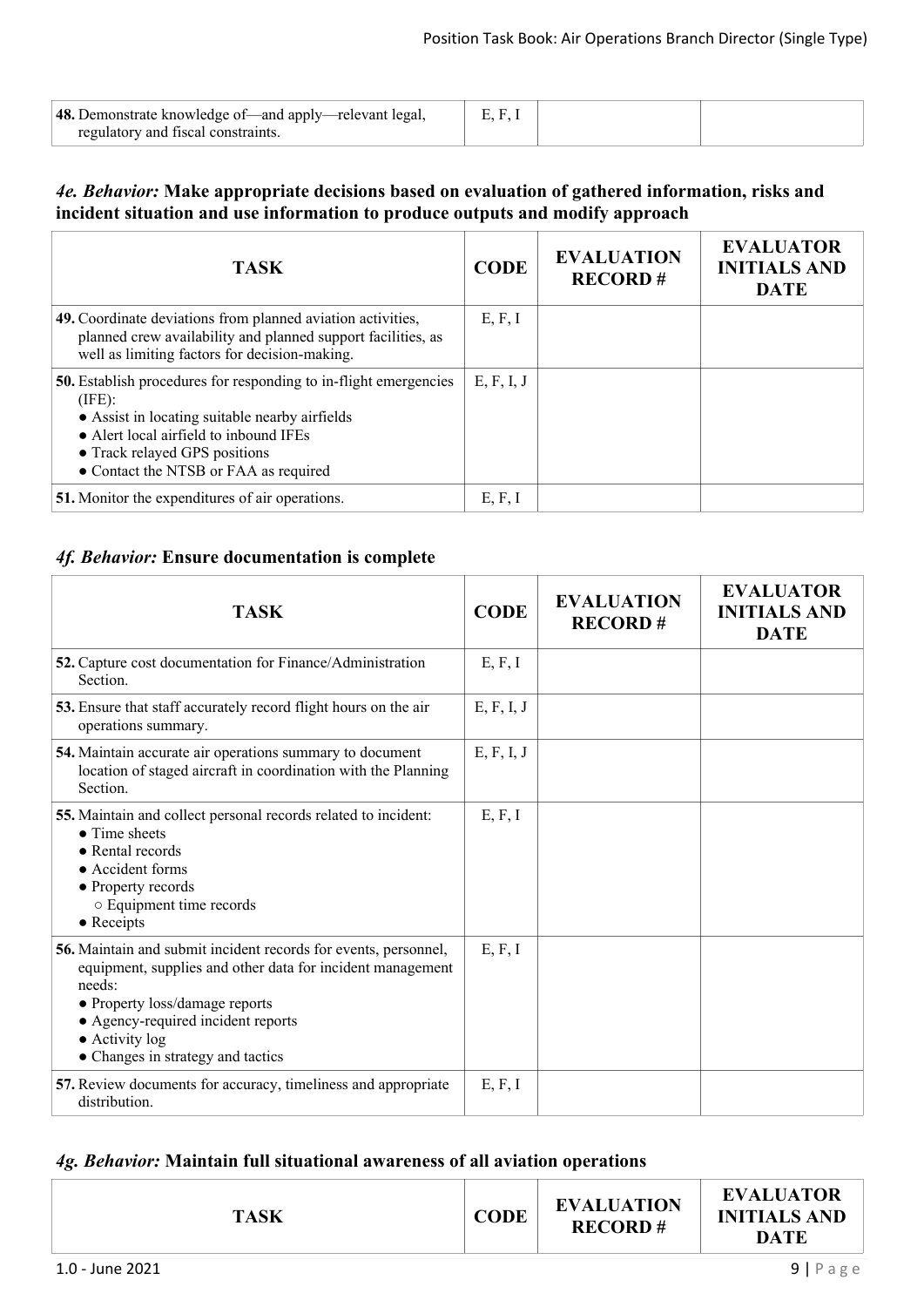| 58. Access current radar and satellite imagery to monitor<br>weather in the operational area and surrounding area.                                                                                                                              | E, F, I, J |
|-------------------------------------------------------------------------------------------------------------------------------------------------------------------------------------------------------------------------------------------------|------------|
| 59. Coordinate aircraft in flight:<br>• Ensure safe separation among all visual flight rules (VFR)<br>aircraft operating in the area<br>• Communicate minimum safe altitude (MSA)<br>• Communicate with diversion airports                      | E, F, I, J |
| 60. Coordinate aircraft/helicopter arrival and departure times at<br>uncontrolled airports to maintain safety.                                                                                                                                  | E, F, I, J |
| 61. Coordinate with the FAA to request appropriate Notices to<br>Airmen (NOTAM) for the operational area.                                                                                                                                       | E, F, I, J |
| 62. Determine, in coordination with the pilot, the operational<br>ceilings in relation to obstructions and high terrain for all<br>aircraft.                                                                                                    | E, F, I, J |
| 63. Divert aircraft to alternate airfields when crosswinds or other<br>weather factors are outside safe limits.                                                                                                                                 | E, F, I, J |
| 64. Maintain contact with all airborne aircraft to monitor mission<br>status and recall when necessary.                                                                                                                                         | E, F, I, J |
| 65. Maintain GPS coordinates:<br>• Helispots, helibases and airports used to drop supplies,<br>equipment or personnel<br>• Hospital landing zones<br>• Airfields suitable for diversion<br>• Known hazardous areas<br>• Restricted flight zones | E, F, I, J |
| 66. Monitor each aircraft's fuel and flight time status to enable a<br>safe return to base:<br>• Monitor flying time for each aircraft in flight; check fuel<br>and flight time status as missions extend                                       | E, F, I, J |
| 67. Monitor weather for potential hazards:<br>• Potential icing conditions, especially at lower altitudes<br>• Density altitude<br>• Visibility below minimums<br>$\bullet$ Crosswinds                                                          | E, F, I, J |
| 68. Request that the FAA restrict airspace over all or parts of the<br>operational area, when necessary.                                                                                                                                        | E, F, I, J |
| 69. Schedule aircraft launches; monitor landings, available flight<br>times and weather forecasts in coordination with Operations.                                                                                                              | E, F, I, J |

# *4h. Behavior:* **Supervise Air Support Group operations**

| <b>TASK</b>                                                                                                                                                                                                                                                                                                                                            | <b>CODE</b> | <b>EVALUATION</b><br><b>RECORD#</b> | <b>EVALUATOR</b><br><b>INITIALS AND</b><br><b>DATE</b> |
|--------------------------------------------------------------------------------------------------------------------------------------------------------------------------------------------------------------------------------------------------------------------------------------------------------------------------------------------------------|-------------|-------------------------------------|--------------------------------------------------------|
| <b>70.</b> Ascertain from the resources function or the Contracting<br>Officer's Representative (COR) whether a use/lease<br>agreement is necessary:<br>• Work with resources function to determine the best way to<br>obtain access to necessary assets<br>• Work with Finance/Administration Section to execute<br>use/lease agreements as necessary | E, F, I     |                                     |                                                        |
| 71. Coordinate or establish all ground support functions<br>necessary to ensure the success of proposed incident air<br>operations.                                                                                                                                                                                                                    | E, F, I     |                                     |                                                        |
| 72. Establish procedures for in-flight reassignment of aircraft.                                                                                                                                                                                                                                                                                       | E, F, I, J  |                                     |                                                        |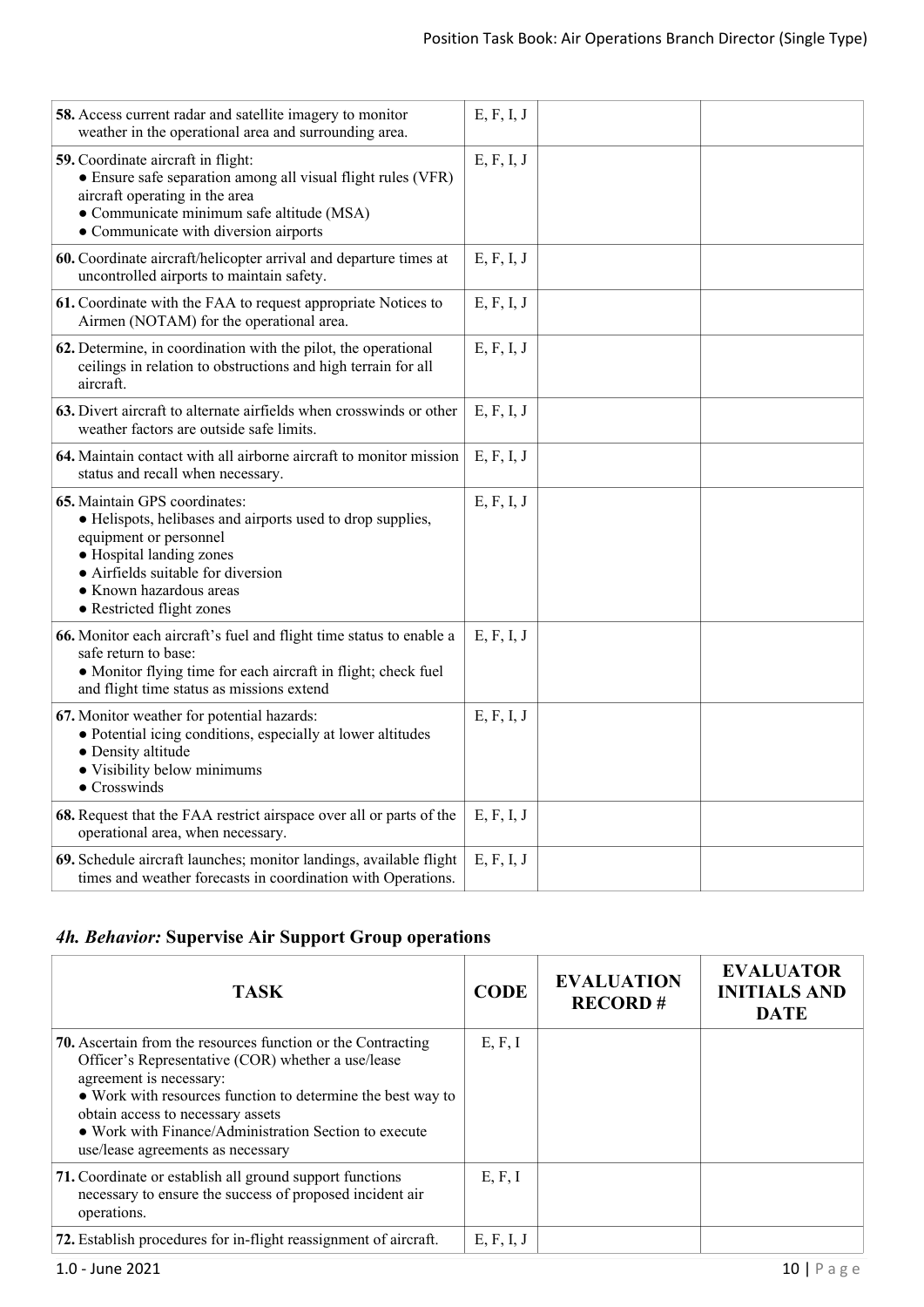| <b>TASK</b>                                                                                                                                                                                                                                                                                                                                                                                                    | <b>CODE</b> | <b>EVALUATION</b><br><b>RECORD#</b> | <b>EVALUATOR</b><br><b>INITIALS AND</b><br><b>DATE</b> |
|----------------------------------------------------------------------------------------------------------------------------------------------------------------------------------------------------------------------------------------------------------------------------------------------------------------------------------------------------------------------------------------------------------------|-------------|-------------------------------------|--------------------------------------------------------|
| 73. Coordinate with the airfield manager to ensure completion of<br>an airfield survey if there are concerns about an airfield's<br>capabilities after a natural or human-caused disaster.                                                                                                                                                                                                                     | E, F, I, J  |                                     |                                                        |
| 74. Coordinate with the FAA, the primary state aviation<br>regulatory agency and airfield managers regarding airport<br>suitability for incident operations.                                                                                                                                                                                                                                                   | E, F, I     |                                     |                                                        |
| 75. Create a list of airfield managers and include after-hours<br>phone/cell phone numbers.                                                                                                                                                                                                                                                                                                                    | E, F, I, J  |                                     |                                                        |
| 76. Demonstrate the ability to find and access local airports,<br>collecting applicable information:<br>• All known public and private airports in or near the<br>operational area<br>• Services offered<br>• Names of Fixed Base Operators (FBO)<br>• Hours of operations<br>• Runway lengths<br>• Instrument flight rules (IFR) capabilities<br>• Ramp restrictions<br>• Available vs. restricted ramp space | E, F, I, J  |                                     |                                                        |
| 77. Review potential facilities and aircraft parking areas for<br>incident aircraft support.                                                                                                                                                                                                                                                                                                                   | E, F, I     |                                     |                                                        |

## *4i. Behavior:* **Confirm the suitability of all airfields in the area of operations**

## *4j. Behavior:* **Coordinate aviation support facilities**

| <b>TASK</b>                                                                                                                                                | <b>CODE</b> | <b>EVALUATION</b><br><b>RECORD#</b> | <b>EVALUATOR</b><br><b>INITIALS AND</b><br><b>DATE</b> |
|------------------------------------------------------------------------------------------------------------------------------------------------------------|-------------|-------------------------------------|--------------------------------------------------------|
| <b>78.</b> Coordinate with FBOs to provide extended operating/on-call<br>hours to service aircraft throughout 24-hour operations.                          | E, F, I, J  |                                     |                                                        |
| 79. Coordinate with the Logistics Section to transport aircraft<br>parts or personnel for servicing/repairs, as necessary.                                 | E, F, I, J  |                                     |                                                        |
| 80. Determine support requirements for equipment, feeding,<br>billeting, sanitation, communications and security.                                          | E, F, I     |                                     |                                                        |
| 81. Review aviation bases and other aviation facilities with<br>federal, state, local, tribal and territorial partners in relation<br>to incident support. | E, F, I     |                                     |                                                        |

## *4k. Behavior:* **Manage aircrews and aviation personnel**

| <b>TASK</b>                                                                                                          | <b>CODE</b> | <b>EVALUATION</b><br><b>RECORD#</b> | <b>EVALUATOR</b><br><b>INITIALS AND</b><br><b>DATE</b> |
|----------------------------------------------------------------------------------------------------------------------|-------------|-------------------------------------|--------------------------------------------------------|
| <b>82.</b> Coordinate with aircrew:<br>• Compile contact numbers<br>• Determine where aircrew are lodging or staying | E, F, I, J  |                                     |                                                        |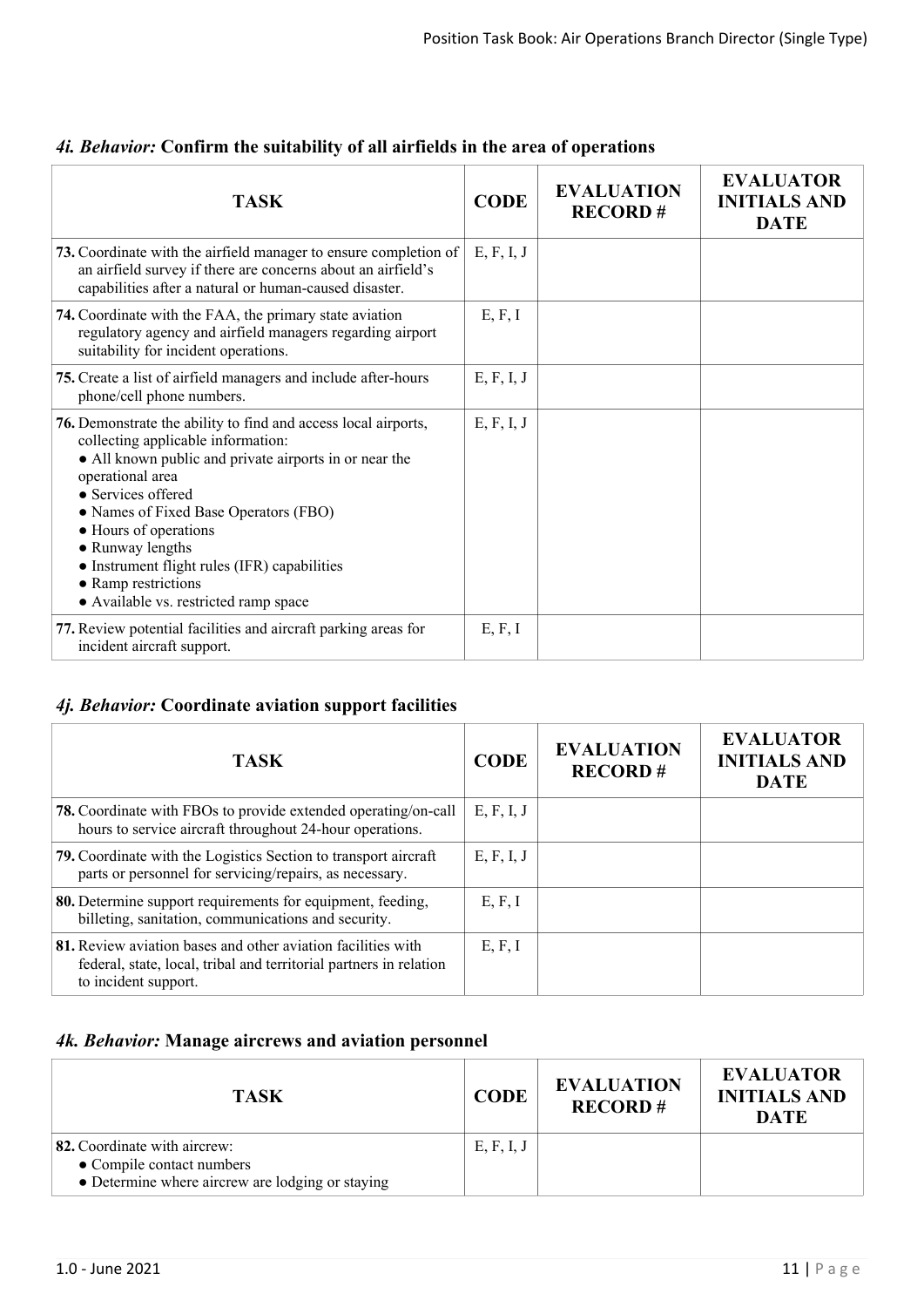| <b>83.</b> Coordinate with the airfield manager to ensure completion of<br>an airfield survey if there are concerns about an airfield's<br>capabilities after a natural or human-caused disaster. | E, F, I, J |  |
|---------------------------------------------------------------------------------------------------------------------------------------------------------------------------------------------------|------------|--|
| 84. Coordinate with the Logistics Section to ensure aircrews<br>have transportation:<br>• To and from airports, helibases and helispots<br>• To and from meal/lodging locations                   | E, F, I, J |  |
| 85. Monitor crew work rest requirements based on AHJ<br>requirements.                                                                                                                             | E, F, I, J |  |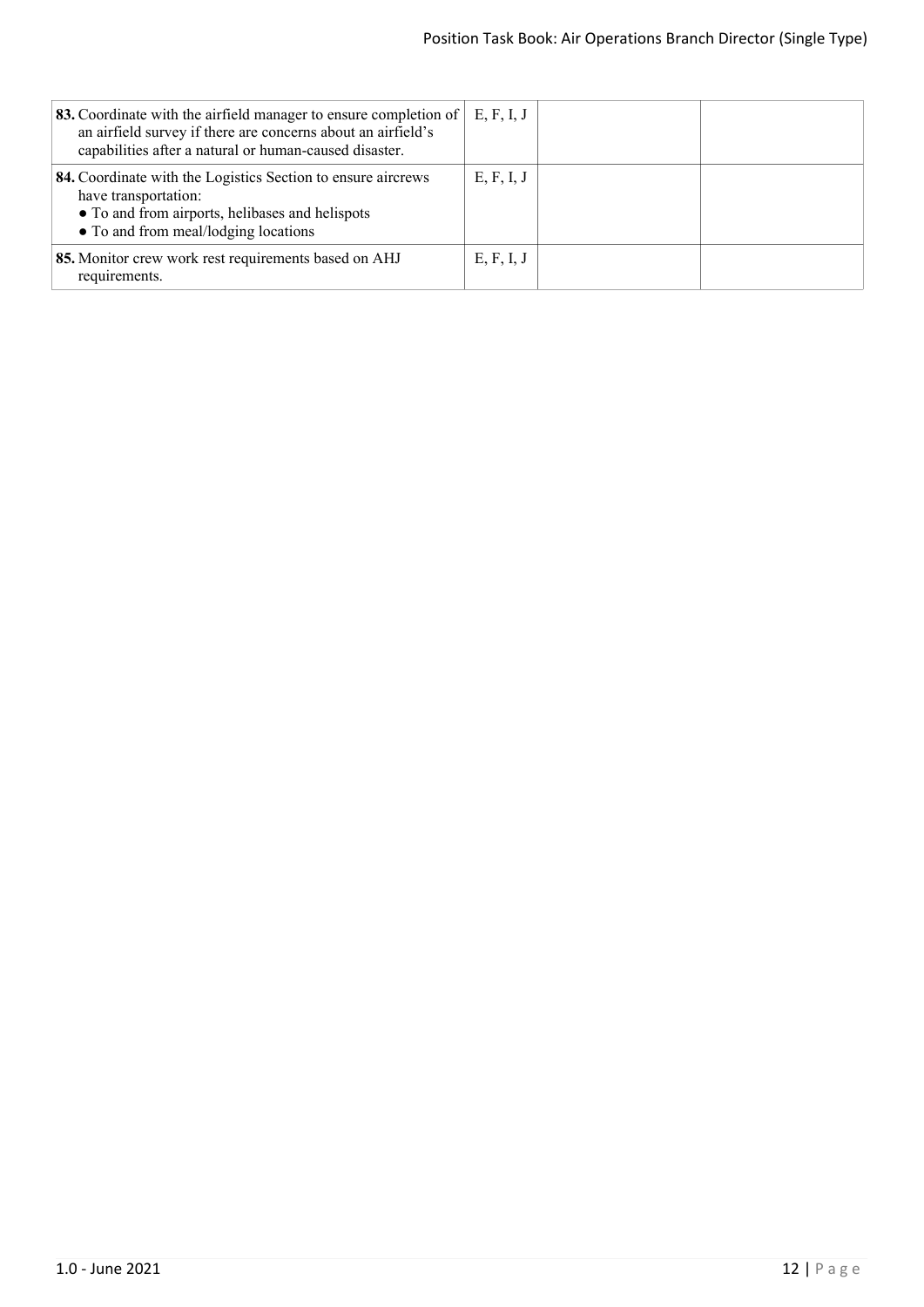## *5. Competency:* **Prepare for demobilization/transfer**

*Description:* Demobilize position and transfer position duties.

## *5a. Behavior:* **Transfer position duties while ensuring continuity**

| <b>TASK</b>                                                                                                                                                                                                                                                                                                                                                                                                                                                                                                                                                                         | <b>CODE</b>         | <b>EVALUATION</b><br><b>RECORD#</b> | <b>EVALUATOR</b><br><b>INITIALS AND</b><br><b>DATE</b> |
|-------------------------------------------------------------------------------------------------------------------------------------------------------------------------------------------------------------------------------------------------------------------------------------------------------------------------------------------------------------------------------------------------------------------------------------------------------------------------------------------------------------------------------------------------------------------------------------|---------------------|-------------------------------------|--------------------------------------------------------|
| 86. Complete all necessary reports and narratives following<br>common standards before turnover:<br>$\bullet$ Activity log<br>• Shift change<br>• End of operational period<br>• Reassignment<br>· Deactivation/demobilization                                                                                                                                                                                                                                                                                                                                                      | E, F, I             |                                     |                                                        |
| 87. Complete the process for demobilizing position<br>responsibilities:<br>• Brief and provide complete and accurate records to relief<br>personnel<br>• Discuss equipment release considerations<br>• Provide information to supervisor to assist with decisions<br>on release priorities<br>• Coordinate with appropriate partners regarding<br>demobilization procedures<br>• Brief personnel on demobilization responsibilities<br>• Ensure personnel demobilize in a timely and complete<br>manner<br>• Emphasize safety and accountability during this phase of<br>operations | C, E, F, I,<br>J, T |                                     |                                                        |
| 88. Coordinate an efficient transfer of position duties when<br>deactivating or demobilizing resources:<br>• Inform assigned personnel<br>• Notify incoming personnel when and where transition of<br>positions will occur<br>• Conduct transition effectively<br>• Document follow-up action and submit to agency<br>representative                                                                                                                                                                                                                                                | E, F, I             |                                     |                                                        |
| 89. Participate in transition or incident closeout:<br>• Conduct debriefings with agency administrator(s) as<br>requested<br>• Close out incident as appropriate for the AHJ                                                                                                                                                                                                                                                                                                                                                                                                        | E, F, I             |                                     |                                                        |

#### *5b. Behavior:* **Plan for demobilization and ensure staff follow demobilization process**

| <b>TASK</b>                                                                 | <b>CODE</b> | <b>EVALUATION</b><br><b>RECORD#</b> | <b>EVALUATOR</b><br><b>INITIALS AND</b><br><b>DATE</b> |
|-----------------------------------------------------------------------------|-------------|-------------------------------------|--------------------------------------------------------|
| 90. Coordinate and execute the demobilization, transition or<br>release of: | E, F, I     |                                     |                                                        |
| $\bullet$ Equipment                                                         |             |                                     |                                                        |
| $\bullet$ Flight crews                                                      |             |                                     |                                                        |
| • Facilities under contract or agreement                                    |             |                                     |                                                        |
| • Radio frequencies                                                         |             |                                     |                                                        |
| • Temporary flight restrictions/NOTAMs                                      |             |                                     |                                                        |